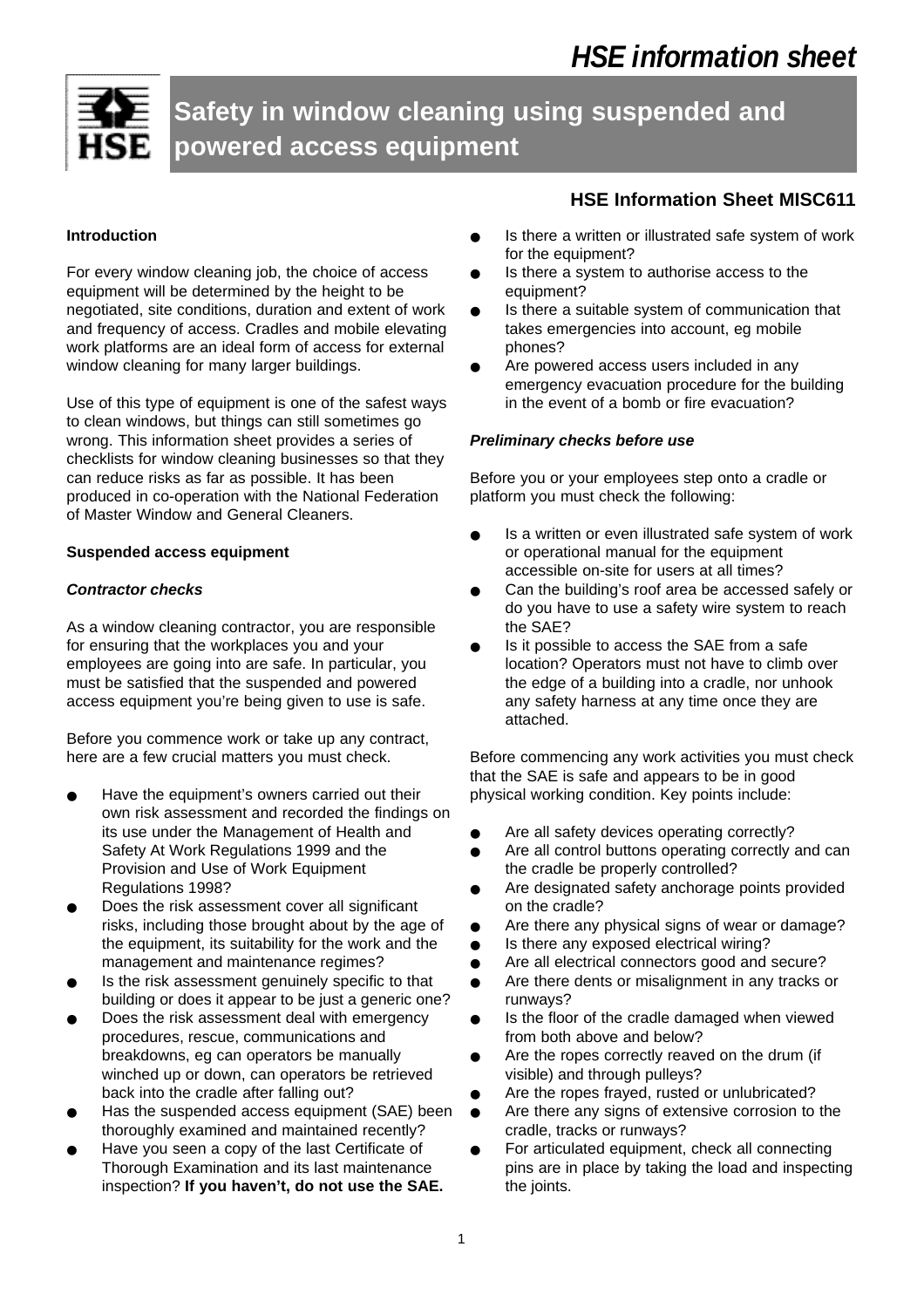Check all guard-rails by applying a short, sharp pull on them while outside the equipment.

# *Operation*

The safe use of the SAE is essential and the following should be used as a checklist:

- Ensure that the operators have been fully trained in the use of all SAE (it is the responsibility of the window cleaning contractor to carry this out but they must be provided with suitable information on the use of the SAE by the equipment's owners, ie the building management).
- Ensure the safe working load is not exceeded  $$ with both people and equipment.
- Ensure all tools and equipment taken into the cradle are secured, eg by suitable lanyards.
- It is a good idea to check that the cradle runs smoothly and that there are no faults by carrying out a number of ascents and descents prior to starting work. If there are any doubts about the mechanical worthiness of the equipment, do not use it.
- If the building's windows open outwards make sure the building's owner understands that people should not open windows while you are working. Always check for obstructions in the direction of travel.
- Never work outside the confines of the platform.
- Never alter the configuration of the equipment.
- Stop work and report any malfunctions that occur.
- Consider the weather conditions and do not operate if the wind speed is too high:
	- Has the manufacturer prescribed a maximum wind speed, eg 25 mph?
	- How is this to be measured?
	- Is there excessive rain or snow or has ice formed on the equipment?
- Prevent other persons approaching the SAE when it is being operated:
	- Has the area of operation been cordoned off?
	- Are warning signs posted?
	- Can operations be carried out at a different time outside normal working hours, eg at weekends?
- When work is completed, the SAE must be stored or garaged in accordance with local instructions:
	- Does the power have to be manually disconnected?
	- Does the SAE have to be secured on the roof with ties or straps?
	- Does the garage have to be secured and alarmed?

# **Personal protective equipment (PPE)**

PPE will need to be maintained correctly and all operators trained in its safe use.

- Harnesses should be full-body with a means of connection to an anchorage point – do you use your own or are they provided? Are they energyabsorbing or inertia-reel? Each one must be suitable for its intended purpose and be subject to regular inspection by the provider under the Provision and Use of Work Equipment Regulations 1998.
- If lanyards feel gritty to touch or are damaged in any way, do not use them.
- Gloves and overalls should be provided to protect the operators from adverse weather conditions but should not restrict their movement unnecessarily.

## **Rigging cradles on the day**

If you are involved in the use of cradles rigged on the day, as well as ensuring that you and/or your employees check all the matters referred to in the previous paragraphs with respect to permanently rigged cradle systems, all users must be properly trained in all the aspects of setting up the units correctly.

## **Do's and don'ts**

## *Do:*

- always wear a full-body harness with an energyabsorbing or an inertia-reel lanyard to the current BS EN standards;
- always attach the harness to a designated eyebolt or attachment point;
- always ensure that all tools have lanyards attached;
- always check the harness and other PPE is in good condition before using it.

# *Don't:*

- use the SAE in adverse weather conditions, eg high winds, against manufacturer's or expert advice;
- access or leave the cradle other than at ground level or a designated safe access point;
- enter the cradle from over the parapet unless your harness can be attached to a secure anchor point;
- attempt any reckless or dangerous practices, eg rocking the cradle, dropping equipment to colleagues on the ground, taking friends 'joy riding';
- by-pass any safety device incorporated in any part of the system;
- overload the cradle beyond its safe working load (SWL), eg extra materials or people.

# **Mobile elevated working platforms (MEWPs)**

The equipment's owners must have carried out their own written risk assessment on its use under the Management of Health and Safety At Work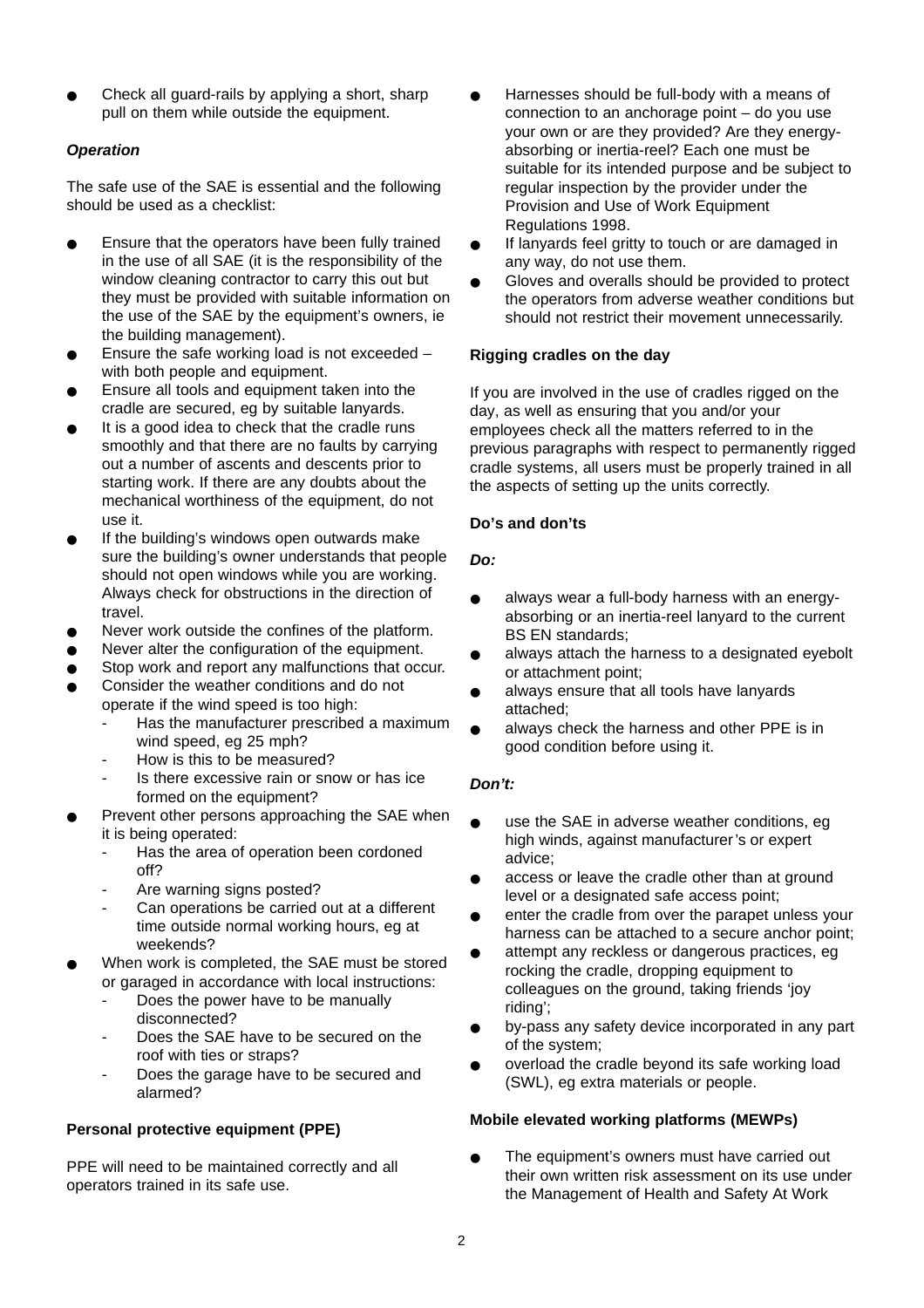Regulations 1999 and the Provision and Use of Work Equipment Regulations 1998.

- People must not operate a MEWP unless they have been trained and authorised as competent or are undergoing formal training under close supervision. Training should be in accordance with a recognised scheme such as one run by the CITB or the International Powered Access Federation (IPAF).
- The responsibility for providing training lies primarily with the window cleaning contractor as the employer but they must be provided with suitable information on the use of MEWPs by the equipment's owners, ie the building management or hire company.
- The maximum number of people that may be carried on the platform and the safe working load should be clearly marked on the platform.
- Anyone using the MEWP's platform must wear a full body harness in good condition, with an energy-absorbing or inertia-reel lanyard to the current BS EN standards. Use of such equipment as a fall restraint system that prevents falls is currently most common. If fall arrest is used (to stop someone once they have fallen), then a properly rated anchor point is essential (most are currently rated only for fall restraint). The clearance height of the platform should also be considered because, when working below 5 m, an energy-absorbing style lanyard may be too long to stop someone's fall. In all cases consult the maker of the equipment on its suitability.
- A set of operating instructions must be available for use and reference whenever the MEWP is in use.
- The maximum permissible wind speed in which the MEWP may operate or remain raised/extended should be clearly specified.
- The maximum gradient on which a MEWP may operate should be clearly marked on the platform, and inclinometers should be provided to enable an operator to establish the slope of the ground.
- Stabilisers/outriggers should be provided with suitable soleplates for use on soft ground.
- Identify any localised ground hazards such as ducts, manhole covers, holes or voids.
- Ensure no parts of the MEWP can protrude into any areas where vehicles may strike the MEWP.
- The user of the MEWP should make use of information supplied by the manufacturer relating to the minimum supporting capacity of the ground needed by the MEWP and the site-specific risk assessment for the activity should take the nature of the working environment into account.
- The person(s) on the platform should be in control of all movements at all times. However if, as in the case of the road vehicle type of chassis-supported MEWPs, where horizontal-travelling controls are at ground level, then there should be a suitable system of communication between platform

personnel and the ground controller, eg two-way radios or an intercom system.

- Guard-rails at least 920 mm high, with mid-rails or mesh infilling, and toeboards at least 150 mm high, should be provided at the edges of platforms. Alternatively, solid enclosures at least 920 mm high should be provided. Access gates should not open outwards and should return automatically to the closed and fastened position; a vertically sliding section of mid-rail can also be an acceptable means of access.
- The upper surface of the platform should be made slip-resistant and adequate means of attachment for safety harnesses should be provided. Properly secured guard-rails may provide a suitable attachment point.
- Before being used for the first time on-site, MEWPs should be thoroughly examined by a competent person and a copy of that examination report should be made available to the hirer/user.

#### **Travelling ladders and gantries**

Travelling ladders and gantries are normally found running across large areas of glazed roofing and may be powered or moved manually by the operators and (as when using SAE or MEWPs):

- operators must be fully trained in the use of the equipment and the relevant safe system of work;
- PPE should include full body harnesses with lanyards and suitable footwear;
- work should not be undertaken in adverse environmental conditions, eg rain, ice or high winds;
- rescue arrangements must be in place should an operative fall.

Key elements to check on any travelling ladder or gantry system are:

- Can the task reasonably be carried out from the ladder/gantry, ie is over-reaching a possibility?
- Is there safe access to the travelling ladder/gantry?
- Does the travelling ladder/gantry lock in position when being used or can the control box be activated by unauthorised people when the operators are on it, eg consider trapped-keyoperated controls?
- Does the vertical sliding eyebolt/fall arrest system lock in position if an operative falls?
- Are the operators using the ladder/gantry capable of moving it – does it need two or even three people to move it?
- Do operators need to be provided with doublelanyard harnesses when transferring from one ladder to another because there is no intervening place of safety?